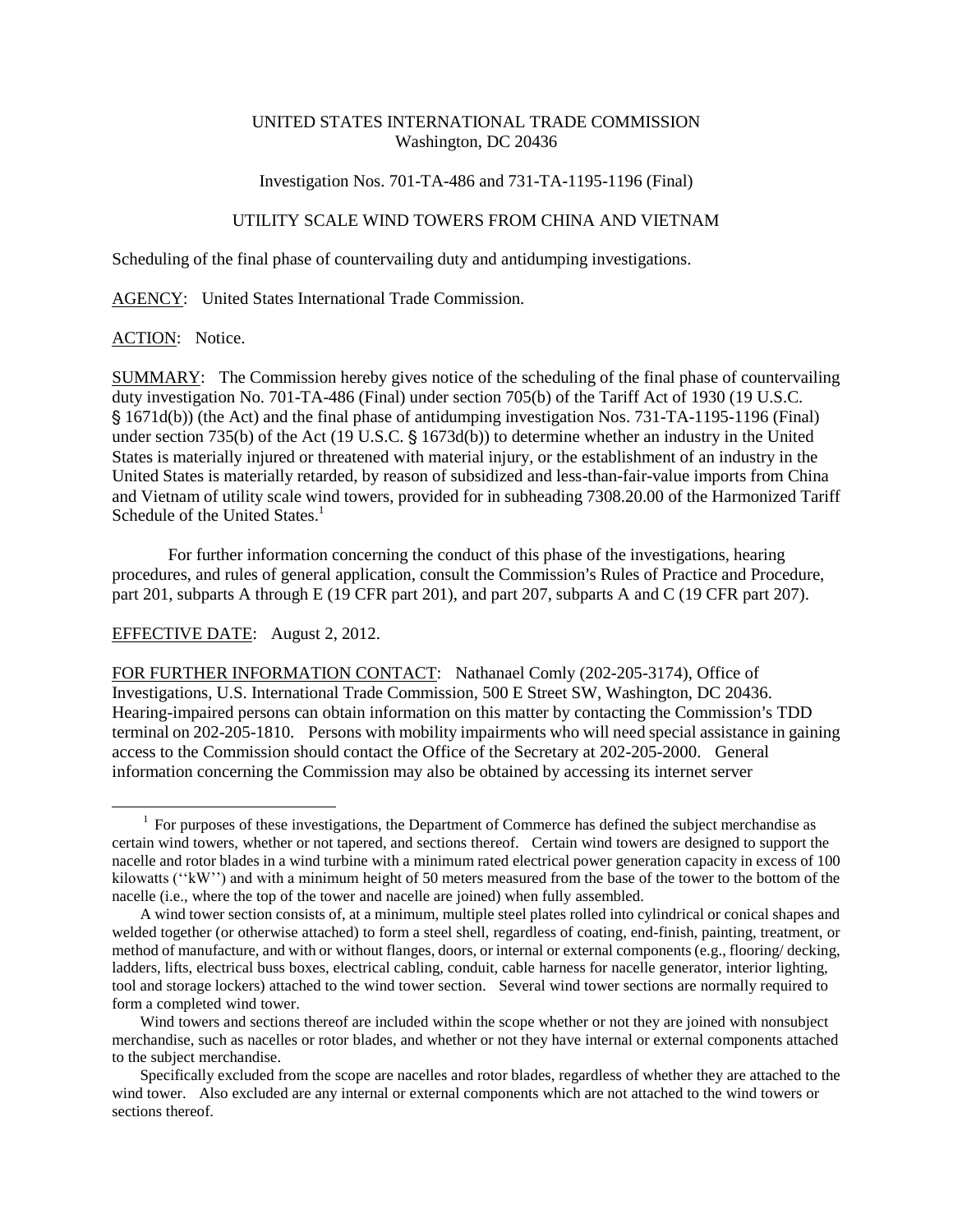$(http://www.usitc.gov)$ . The public record for these investigations may be viewed on the Commission's electronic docket (EDIS) at *http://edis.usitc.gov*.

#### SUPPLEMENTARY INFORMATION:

Background.--The final phase of these investigations is being scheduled as a result of affirmative preliminary determinations by the Department of Commerce that certain benefits which constitute subsidies within the meaning of section 703 of the Act  $(19 \text{ U.S.C.} \S 1671b)$  are being provided to manufacturers, producers, or exporters in China and Vietnam of utility scale wind towers, and that such products are being sold in the United States at less than fair value within the meaning of section 733 of the Act (19 U.S.C. § 1673b). The investigations were requested in a petition filed on December 29, 2011, by Broadwind Towers, Inc., Manitowoc, WI; DMI Industries, Fargo, ND; Katana Summit LLC, Columbus, NE; and Trinity Structural Towers, Inc., Dallas, TX.

Participation in the investigations and public service list.--Persons, including industrial users of the subject merchandise and, if the merchandise is sold at the retail level, representative consumer organizations, wishing to participate in the final phase of these investigations as parties must file an entry of appearance with the Secretary to the Commission, as provided in section 201.11 of the Commission's rules, no later than 21 days prior to the hearing date specified in this notice. A party that filed a notice of appearance during the preliminary phase of the investigations need not file an additional notice of appearance during this final phase. The Secretary will maintain a public service list containing the names and addresses of all persons, or their representatives, who are parties to the investigations.

Limited disclosure of business proprietary information (BPI) under an administrative protective order (APO) and BPI service list.--Pursuant to section  $207.7(a)$  of the Commission's rules, the Secretary will make BPI gathered in the final phase of these investigations available to authorized applicants under the APO issued in the investigations, provided that the application is made no later than 21 days prior to the hearing date specified in this notice. Authorized applicants must represent interested parties, as defined by 19 U.S.C.  $\frac{1}{5}$  1677(9), who are parties to the investigations. A party granted access to BPI in the preliminary phase of the investigations need not reapply for such access. A separate service list will be maintained by the Secretary for those parties authorized to receive BPI under the APO.

Staff report.--The prehearing staff report in the final phase of these investigations will be placed in the nonpublic record on November 29, 2012, and a public version will be issued thereafter, pursuant to section 207.22 of the Commission's rules.

Hearing.--The Commission will hold a hearing in connection with the final phase of these investigations beginning at 9:30 a.m. on December 13, 2012, at the U.S. International Trade Commission Building. Requests to appear at the hearing should be filed in writing with the Secretary to the Commission on or before December 6, 2012. A nonparty who has testimony that may aid the Commission's deliberations may request permission to present a short statement at the hearing. All parties and nonparties desiring to appear at the hearing and make oral presentations should attend a prehearing conference to be held at 9:30 a.m. on December 10, 2012, at the U.S. International Trade Commission Building. Oral testimony and written materials to be submitted at the public hearing are governed by sections  $201.6(b)(2)$ ,  $201.13(f)$ , and  $207.24$  of the Commission's rules. Parties must submit any request to present a portion of their hearing testimony in camera no later than 7 business days prior to the date of the hearing.